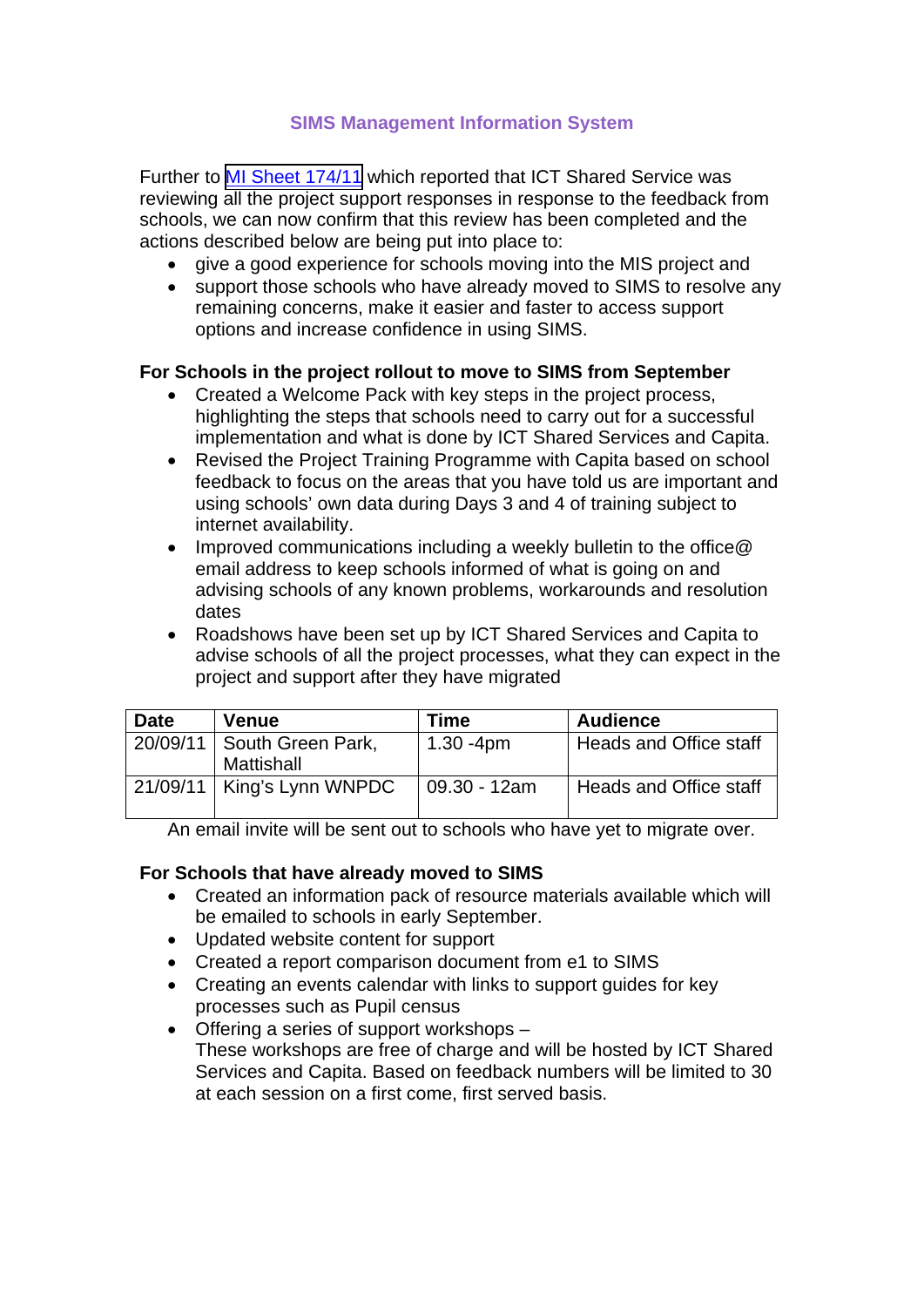## **SECONDARY SUPPORT WORKSHOP**

| <b>Date</b> | Event                             | <b>Venue</b> | <b>Time</b>   | <b>Audience</b> |
|-------------|-----------------------------------|--------------|---------------|-----------------|
| 19/10/11    | SIMS Secondary                    | I Great      | $1.30 - 4$ pm | Heads and       |
|             | Support Workshop   Yarmouth – tbc |              |               | office staff    |
|             |                                   |              |               |                 |

To book on this Secondary support event please complete the form [here](https://www.google.com/a/nsix.org.uk/ServiceLogin?service=wise&passive=1209600&continue=https://docs.google.com/a/nsix.org.uk/spreadsheet/viewform?hl%3Den_US%26formkey%3DdHpCVmh0bjJhb29IRVFzeW5sUjF5S0E6MA%26ndplr%3D1&followup=https://docs.google.com/a/nsix.org.uk/spreadsheet/viewform?hl%3Den_US%26formkey%3DdHpCVmh0bjJhb29IRVFzeW5sUjF5S0E6MA%26ndplr%3D1&hl=en_US#gid=0)

### **PRIMARY SUPPORT WORKSHOPS**

| <b>Date</b> | Event                   | <b>Venue</b>        | Time           | <b>Audience</b> |
|-------------|-------------------------|---------------------|----------------|-----------------|
| 13/10/11    | <b>SIMS Primary</b>     | <b>Barnham</b>      | $09.30am - 12$ | Heads and       |
|             | <b>Support Workshop</b> | <b>Broom</b>        |                | office staff    |
| 18/10/11    | <b>SIMS Primary</b>     | King's Lynn         | $1.30 - 4pm$   | Heads and       |
|             | <b>Support Workshop</b> | <b>WNPDC</b>        |                | office staff    |
| 19/10/11    | <b>SIMS Primary</b>     | Great               | 09.30am - 12   | Heads and       |
|             | <b>Support Workshop</b> | Yarmouth – tbc      |                | office staff    |
| 30/11/11    | <b>SIMS Primary</b>     | South Green         | $9.30am - 12$  | Heads and       |
|             | <b>Support Workshop</b> | Park, Mattishall    |                | office staff    |
| 30/11/11    | <b>SIMS Primary</b>     | South Green         | $1.30 - 4pm$   | Heads and       |
|             | <b>Support Workshop</b> | Park, Mattishall    |                | office staff    |
| 6/12/11     | <b>SIMS Primary</b>     | <b>West Norfolk</b> | $9.30am - 12$  | Heads and       |
|             | <b>Support Workshop</b> | <b>PDC</b>          |                | office staff    |
| 6/12/11     | <b>SIMS Primary</b>     | <b>West Norfolk</b> | $1.30 - 4pm$   | Heads and       |
|             | <b>Support Workshop</b> | <b>PDC</b>          |                | office staff    |
| 7/12/11     | <b>SIMS Primary</b>     | Norwich PDC         | $9.30am - 12$  | Heads and       |
|             | <b>Support Workshop</b> |                     |                | office staff    |
| 7/12/11     | <b>SIMS Primary</b>     | Norwich PDC         | $1.30 - 4pm$   | Heads and       |
|             | <b>Support Workshop</b> |                     |                | office staff    |

To book on these Primary support events please complete the form [here](https://www.google.com/a/nsix.org.uk/ServiceLogin?service=wise&passive=1209600&continue=https://docs.google.com/a/nsix.org.uk/spreadsheet/viewform?hl%3Den_US%26formkey%3DdFFPenh3dEd0TXR6Z0pMT2NoNktRS0E6MQ%26ndplr%3D1&followup=https://docs.google.com/a/nsix.org.uk/spreadsheet/viewform?hl%3Den_US%26formkey%3DdFFPenh3dEd0TXR6Z0pMT2NoNktRS0E6MQ%26ndplr%3D1&hl=en_US#gid=0)

# **SENIOR LEADERS IN SCHOOLS WORKSHOPS:**

| <b>Date</b> | <b>Event</b>               | <b>Venue</b>     | <b>Time</b>    |
|-------------|----------------------------|------------------|----------------|
|             | 28/09/11   SIMS for Senior | South Green      | $09.30am - 12$ |
|             | <b>Leaders in Schools</b>  | Park, Mattishall |                |
|             | 28/09/11   SIMS for Senior | South Green      | $1.30 - 4pm$   |
|             | <b>Leaders in Schools</b>  | Park, Mattishall |                |
|             | 24/11/11   SIMS for Senior | South Green      | $9.30am - 12$  |
|             | <b>Leaders in Schools</b>  | Park, Mattishall |                |
| 24/11/1     | <b>SIMS for Senior</b>     | South Green      | $1.30 - 4pm$   |
|             | <b>Leaders in Schools</b>  | Park, Mattishall |                |

To book on the Senior Leader events please complete the form [here](https://www.google.com/a/nsix.org.uk/ServiceLogin?service=wise&passive=1209600&continue=https://docs.google.com/a/nsix.org.uk/spreadsheet/viewform?hl%3Den_US%26formkey%3DdEp6d2dOZllWeUt2ci1RLV9vWnN1Q1E6MA%26ndplr%3D1&followup=https://docs.google.com/a/nsix.org.uk/spreadsheet/viewform?hl%3Den_US%26formkey%3DdEp6d2dOZllWeUt2ci1RLV9vWnN1Q1E6MA%26ndplr%3D1&hl=en_US#gid=0)

ICT Shared Services apologises for the problems some schools have experienced during the earlier phases of the project. The project review has shown that the fundamental problem was caused by poor communication and lack of easy access to relevant information.

The project and support area are now under the management of Tanya Allen, Schools Systems Support Manager. We are confident that the steps taken will resolve the problems for future migrations and restore confidence in using SIMS.